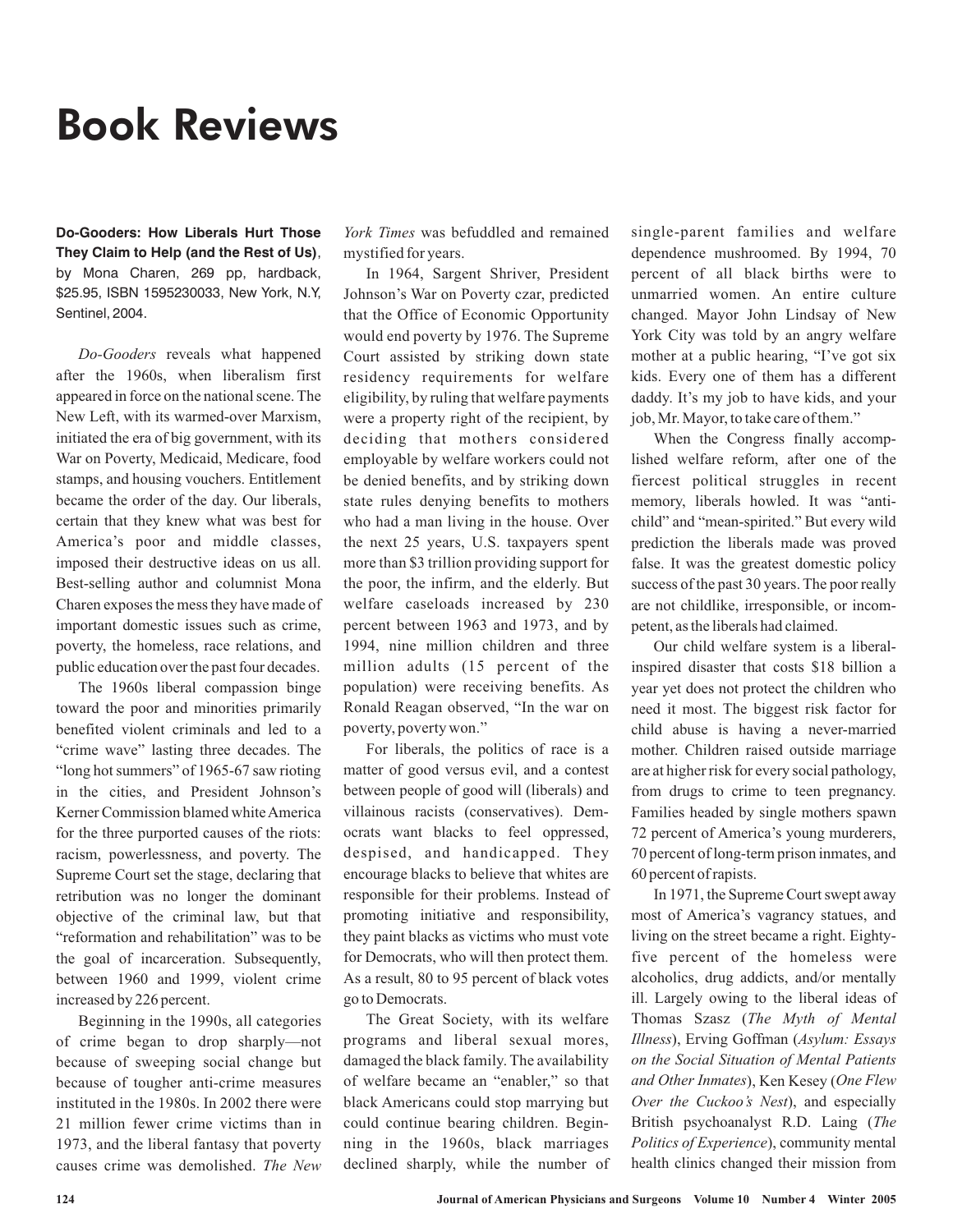treating patients to "curing" society. And the government made mental patients eligible for Medicaid, Medicare, Supplemental Security Income, the Disability Insurance Trust Fund, food stamps, and housing assistance. Thousands of schizophrenics and manic-depressives descended upon the nation's cities. Many of them quit taking their medicine, misused the \$500 to \$700 a month extra money from liberal government programs, and became addicted to alcohol and street drugs. Many of the mentally ill homeless ended up in prison, where they were often victimized by both guards and fellow prisoners.

Liberal education programs have proven especially disastrous. All of our national problems were blamed on education. We were not properly "investing" in our children. Liberals dreamed up the following failed programs: open classrooms, whole math, new math, whole language, bilingual education, childcentered education, outcome-based education, cooperative learning, and using teachers as "facilitators." Head Start, one of Lyndon Johnson's Great Society programs, has cost \$35 billion since 1965 and served 15 million preschoolers, but studies show it hasn't worked. Chapter 1, the federal program to benefit poor and minority children in grade school doesn't work after 40 years and more than \$130 billion. Bilingual education, a jobs program for teachers, actually harmed students by delaying their learning of English.

The budget of the federal Department of Education increased from \$14 billion in 1979 to \$43 billion in 2001, all without educating a single child. Meanwhile, students became less and less capable. Billions of taxpayer dollars and 40 years later, we are producing citizens who can scarcely read a newspaper or balance a checkbook—and who hate their ancestors. Yet in 2000 Al Gore proposed spending an additional \$176 billion over ten years and hiring 100,000 new teachers.

As David Horowitz so clearly explains in his book *Left Illusions: an Intellectual* , being an American means *Odyssey* accepting a social contract, a commitment to democracy and individual freedom. But liberalism is a plan of "morally sanctioned theft" that aims only to divide up what others have created. The liberal utopian vision of "social justice" is a vision of nowhere. Liberalism's evil deeds and crimes of the past century are evidence of the impotence and irrelevance of good intentions that, as so carefully documented by Mona Charen, only lead to broken eggs, with no omelet to show for them.

> Elkins, WV **Jerome C. Arnett, Jr., M.D.**

**The Truth About Hillary***,* by Edward Klein, 336 pp, hardback, \$24.95, ISBN 1595230068, New York, N.Y., Sentinel, 2005.

The subtitle of this book promises to tell us "What She Knew, When She Knew It, and How Far She'll Go to Become President."

Edward Klein's answer to the last question is that Hillary Rodham Clinton will do anything in order to become President. The other two questions refer to her knowledge of her husband's philandering. They are answered also—the pithy version being that she knew everything, and knew it early on.

Klein's main claim to our attention lies with his generally "liberal" political orientation. His prior nonfiction all concerned the Kennedys, especially Jacqueline.Although he did use some harsh words, he was on the whole sympathetic to the Kennedy family. The same cannot be said for his view of Hillary.

The book divides her life into a "prequel," the earlier years, the White House years, her candidacy for the Senate, and her hoped-for road back to the White House. Klein recounts many incidents, alighting on the peaks and sliding into the troughs of her life. A comprehensive treatment of any of the many fixes in which she has enmeshed herself, and then, Houdini-like, escaped without consequences, lies outside the scope of this book. But Klein offers many compelling quotations, apologizing that some are anonymous because the sources fear "Hillary's power to exact retribution." Richard Nixon, now beyond her powers in the grave, is quoted as saying, after meeting her, "Hillary is ice-cold…. Hillary inspires fear!"

She is described as power-hungry, detached from her husband's infidelities (indeed an enabler of his wrongdoing), misanthropic, soulless, duplicitous, and lacking in the ability to discern right from wrong. Additionally, she is said to be paranoid and obsessed with privacy. She believes herself to be entitled to power. With a sense of infallibility, she never has any self-doubts about re-molding Americans and their society.

Some who did go on the record had zingers. Bradford DeLong, Deputy Assistant Secretary of the Treasury during the first Clinton Administration, said: "My two cents' worth … is that Hillary Rodham Clinton needs to be kept very far away from theWhite House for the rest of her life."

Her relationship with Bill Clinton, her power during his Administrations, and her thirst for power in general, absorb most of the author's attention. In their marriage she sought power; and he sought a politically savvy, tough taskmaster to discipline him in his own quest for power. She is said to have signed off on all appointments by her husband's White House, and to have insisted on her own choices for some. Evidence abounds of her pervasive influence. The Paula Jones/Monica Lewinsky connections serve as metaphors for a theme that runs through the book: Clinton's sordid sex life, and Hillary's role in it. Klein covers that in some detail. There is more about lesbianism than you probably wanted to know, including something termed "political lesbianism," which tells men they are superfluous.

Klein covers Hillary's apologetics for Black Panther murderers, her cattle futures windfall, the gratuitous accusations of the White House Travel Office, the death of Vincent Foster and possible reasons for him to commit suicide, the looting of the White House, and her vaunted overreaching attempt at a government takeover of all medical care in America. Most of the material is treated in other books. Dick Morris has the advantage of having known both Clintons for at least 20 years, and writes insightfully and incisively, with a snazzy style. Barbara Olson and R. Emmett Tyrrell wrote earlier, more analytical, denser books on the same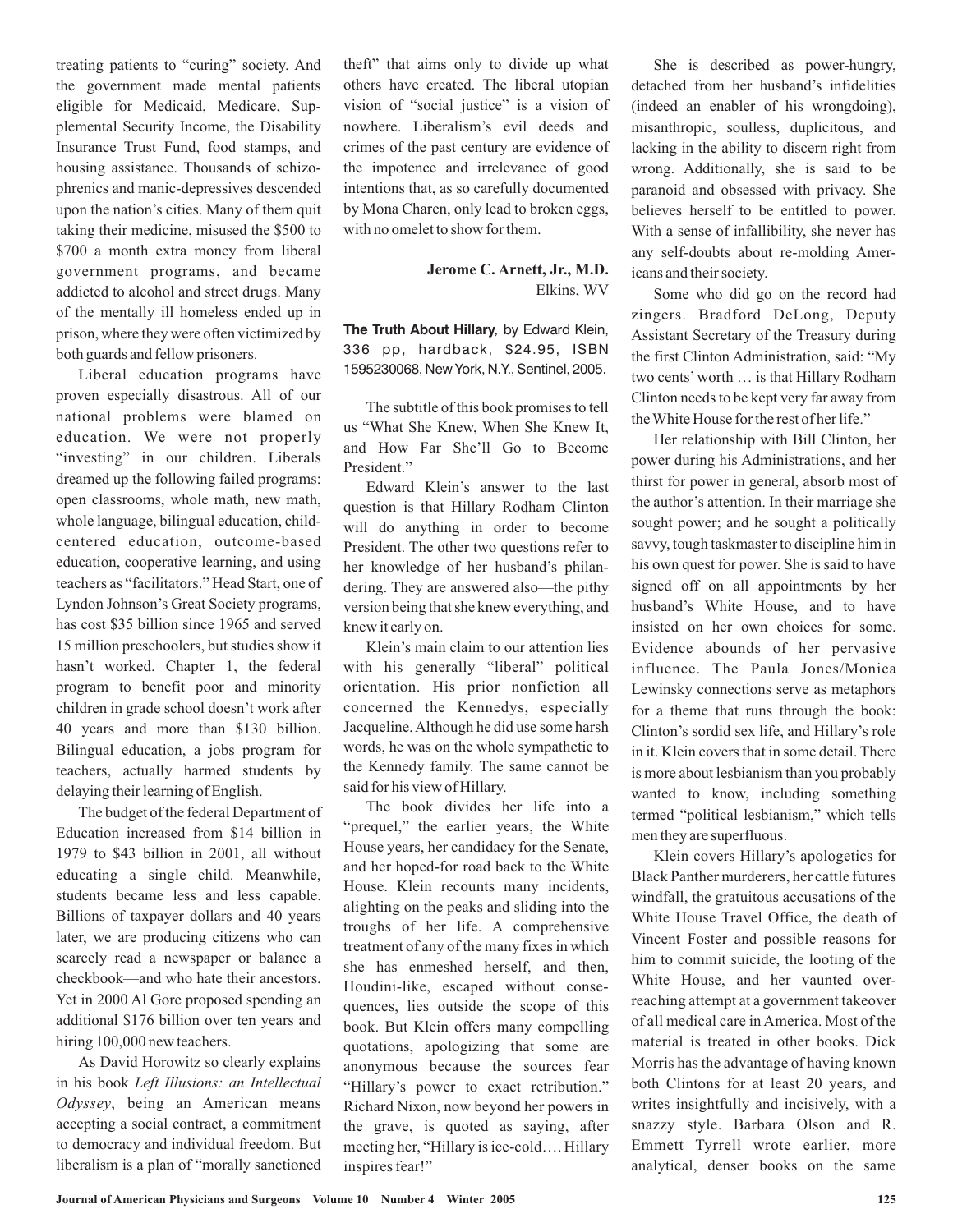subjects: her power hunger and amoral ruthlessness. Klein's book piles on some detail, and lets us know that she has shocked him out of his fluffier previous works. Even the leftists fear her.

If you want to refresh your knowledge of the scandals of Hillary's life, you should also read Barbara Olson's *Hell To Pay* (at least the last two chapters) and R. Emmett Tyrrell's *Madame Hillary: The Dark Road* to the White House. It is the least you can do for yourself and your country.

## Venice, FL **Tamzin Rosenwasser**

**Marker**, by Robin Cook, 533 pp, hardback, \$25.95, ISBN 0399152938, New York, N.Y., Putnam, 2005.

In his latest medical thriller, Robin Cook delves into the dark side of human nature and the emerging technologies of the human genome project, medical economics, and medical malpractice. *Marker* is not a good book to read when one is about to undergo surgery.

Entering the world of two New York City medical examiners, the reader learns many of the gory details in the everyday life of a forensic pathologist. Young, pretty Laurie Montgomery, M.D., seems to be a misfit in the basement morgue of a large city hospital, where her inquisitive mind delves below the obvious causes of death of the bodies she examines.

Laurie attempts to tie together several mysterious deaths in otherwise healthy young patients who had undergone recent surgery, and finds there are those who would prefer that she stop searching so hard for the truth. She becomes a model of unusual persistence, in contrast to those people who are too busy in their own small worlds to see the big picture. After she learns that she is carrying a genetic marker for breast cancer, she also becomes a potential victim.

Another young pathologist, Dr. Jack Stapleton, is attracted to Laurie, but too self-absorbed to make a permanent commitment to her. But he finds he must take on Laurie's cause, as the two race against time to prevent further tragedy.

As usual, Robin Cook makes us think, and shows that we are vulnerable to those who might want to use medical technology for nefarious ends. But this time, he announces a reversal of previously held positions.

In the past, Dr. Cook believed that medical insurance should be reserved for catastrophic illness and for those who are the most economically vulnerable. He thus felt that most medical transactions should be made between the patient and the physician. This arrangement, leaving out the third party, causes both the doctor and the patient to "value the encounter more, which invariably leads to more time, more attention to potentially important detail, and higher level of compliance—all of which invariably results in a better outcome and a more rewarding experience."

Now, in light of the new medical information resulting from the genome project, Cook argues that our nation ought to move to a "government sponsored, obviously non-profit, tax-supported, single-payer plan. Only then will we be able to pool risk for the entire country, as well as decide rationally how much we should spend on healthcare in general."

Robin Cook's logic breaks down in the light of history, for the atrocities of the  $20<sup>th</sup>$ century ought to make us take pause before entrusting the welfare of the masses to the hands of the few. Who would be entrusted with the awesome responsibility of "deciding rationally" how much to spend on healthcare—and, ultimately, who would live or die?

Read *Marker*, and enter into the world of medical intrigue. But come to your own conclusions, and critically analyze those of Robin Cook.

## Somerset, NJ **Alieta Eck, M.D.**

**I Am Charlotte Simmons**, by Tom Wolfe, 676 pp, hardcover, \$28.95, ISBN 0-374- 28158-0, New York, N.Y., Farrar Straus Giroux, 2004.

The darling of the literary elite when exposing the Wall Street "Masters of the Universe" in *Bonfire of the Vanities*, Tom

Wolfe is now anathema. The critics hate Charlotte Simmons, the book, just as they would despise poor Charlotte herself if they should ever meet her.

Charlotte is Momma's "good, good girl" from Appalachia, a brilliant scholar sent off to prestigious Dupont University with all the aspirations of her dying little hometown invested in her. Within one semester her parents, like so many American parents, find that they have lost their child, apparently forever. She is hopelessly lonely in the moral and intellectual cesspool of Dupont. Yet she can never again go home.

More than 400 readers have posted reviews on amazon.com, most of them missing the point entirely. One, while asserting thatWolfe "misses the real issues that affect college campuses," writes that "date rape doesn't just happen with mean, drunken frat boys," and wants to "grab the author by his trademark white lapel and scream 'Are you BLIND? She's DE-PRESSED!!'" Like so many proponents of the therapeutic state, she'd send Charlotte off to the student health center, perhaps to get some Zoloft. Depression—rather than "sex, drinking, and sports," the only part of the book that she seems to understand—is the root problem. This reviewer even thinks that the book has a " *deus ex machina* Happy Ending."

After being deflowered in an utterly revolting and humiliating way at the out-oftown fraternity "formal," set for some reason in Washington, D.C., Charlotte is indeed in a deep clinical depression. Wolfe's portrayal of this state is worth the price of the book. But fortunately, the book's prototype nerd, Adam Gellin, immediately dismisses the thought of delivering Charlotte to Student Health when she unloads all the sordid details on him. Instead, he pulls her through the crisis with a devoted act of unrequited love.

The villain of the book is not Hoyt Thorpe, the alpha male, the coolest senior in the coolest fraternity, who ultimately gets what he deserves. Hoyt epitomizes the rawest defects in human nature. Fraternities haven't really changed much, as many reviewers observe. What apparently escapes them is the difference in the university itself,